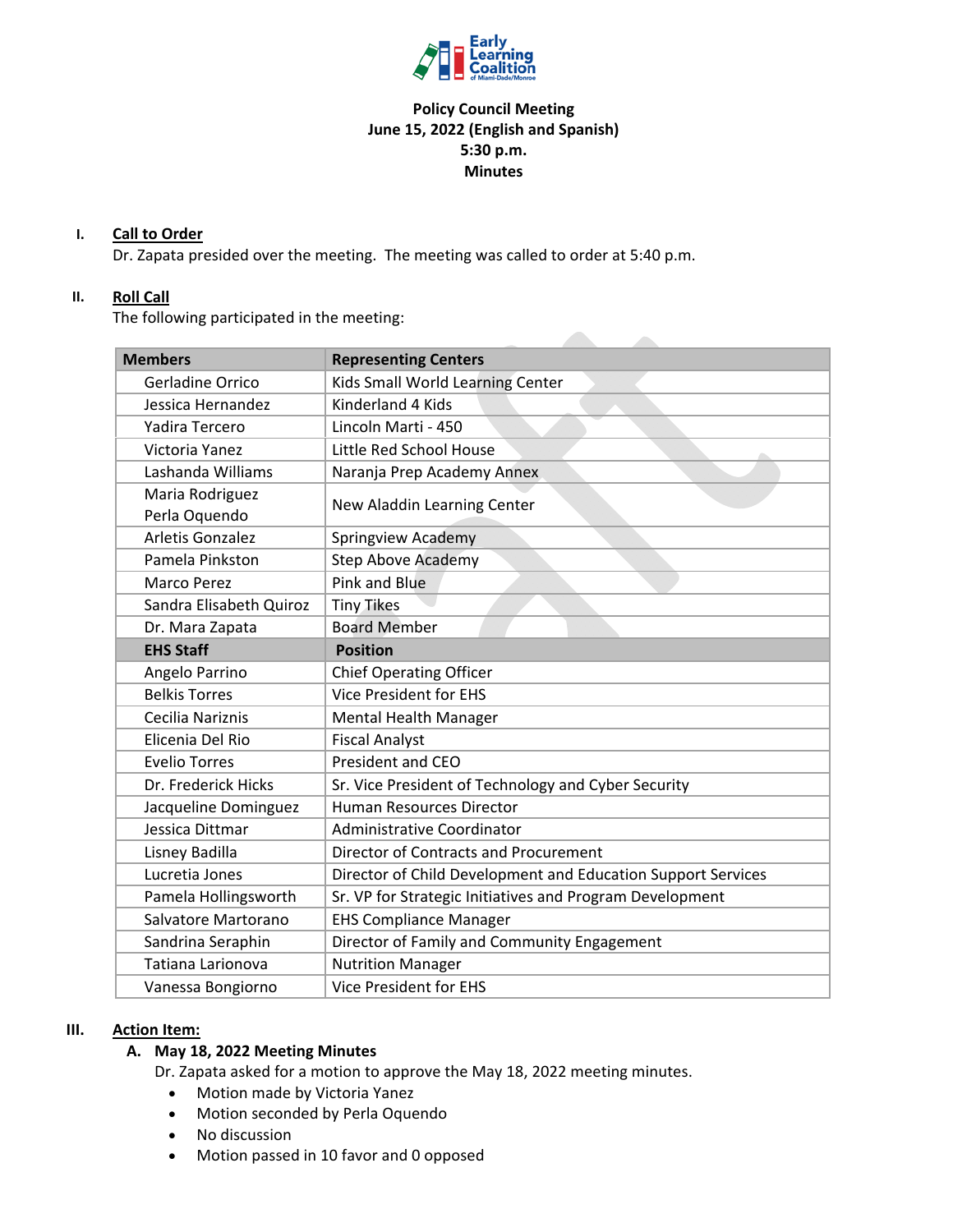# **B. April 20, 2022 Updated Meeting Minutes**

Ms. Torres explained the meeting minutes are submitted with the grant application to confirm the Policy Council's approval of the grant application. While reviewing the grant application, the Head Start Region IV Office in Atlanta requested documentation confirming that the Policy Council had been informed of the plans to install playgrounds and services to pregnant women. The Regional Office requested that it be reflected in the minutes. The minutes were modified to include detailed information of all that was shared regarding the grant application and budget.

Dr. Zapata asked for a motion to approve the updated April 20, 2022 meeting minutes.

- Motion made by Victoria Yanez
- Motion seconded by Perla Oquendo
- No discussion
- Motion passed 10 in favor and 0 opposed
- **C. Resolution 06152022‐01:** Increase Family Childcare Home Funded Enrollment

Ms. Torres explained that the grant application was submitted requesting the reallocation of 10 slots from a child care center setting to a family child care home. Therefore 10 slots would be assigned to family child care home and 740 to a child care center setting. The intent of offering different settings of care is to ensure that parents have the choice when selecting a setting for their child. However, the program has identified the possibility of offering 6 additional slots to family child care homes. By increasing the family child care home slots from 10 to 16, the program will be able to offer the family child care setting to 6 more families. With the approval of this resolution, the program will serve 16 slots in family child care home and 734 slots in a center setting.

Dr. Zapata asked for a motion to approve Resolution 06152022‐01: Increase Family Childcare Home Funded Enrollment.

- Motion made by Perla Oquendo
- Motion seconded by Maria Rodriguez
- No discussion
- Motion passed 11 in favor and 0 opposed

#### **IV. Reports**

# **A. April 2022 Expenditure Report**

The total monthly expenses for the month of April 2022 were \$761,060.03. Twenty‐eight percent (28%) of total monthly expenses were used for salaries and fringe; A total of \$479,343.96 or sixty‐three percent (63%) went to contractual services. An amount of \$462,474.62 went to childcare partners for direct services. Five percent (5%) covered other expenses, which includes rent and utilities. The program has used fifty‐eight (58%) of the budget as of the end of April and had \$4,672,400.43 remaining.

# **B. March 2022 Credit Card Report**

There were no credit card charges in the month of April 2022.

# **C. May 2022 Meal Report**

Number of meals served in May:

- Breakfasts ‐ 10,250 (99.36%)
- Lunches ‐ 10,303 (99.87%)
- Snacks ‐ 10,243 (99.29%)

At several schools, none of the meal services reached 100% due to children either being dropped off late or picked up early, or both:

- LORD's
- Rainbow Intergenerational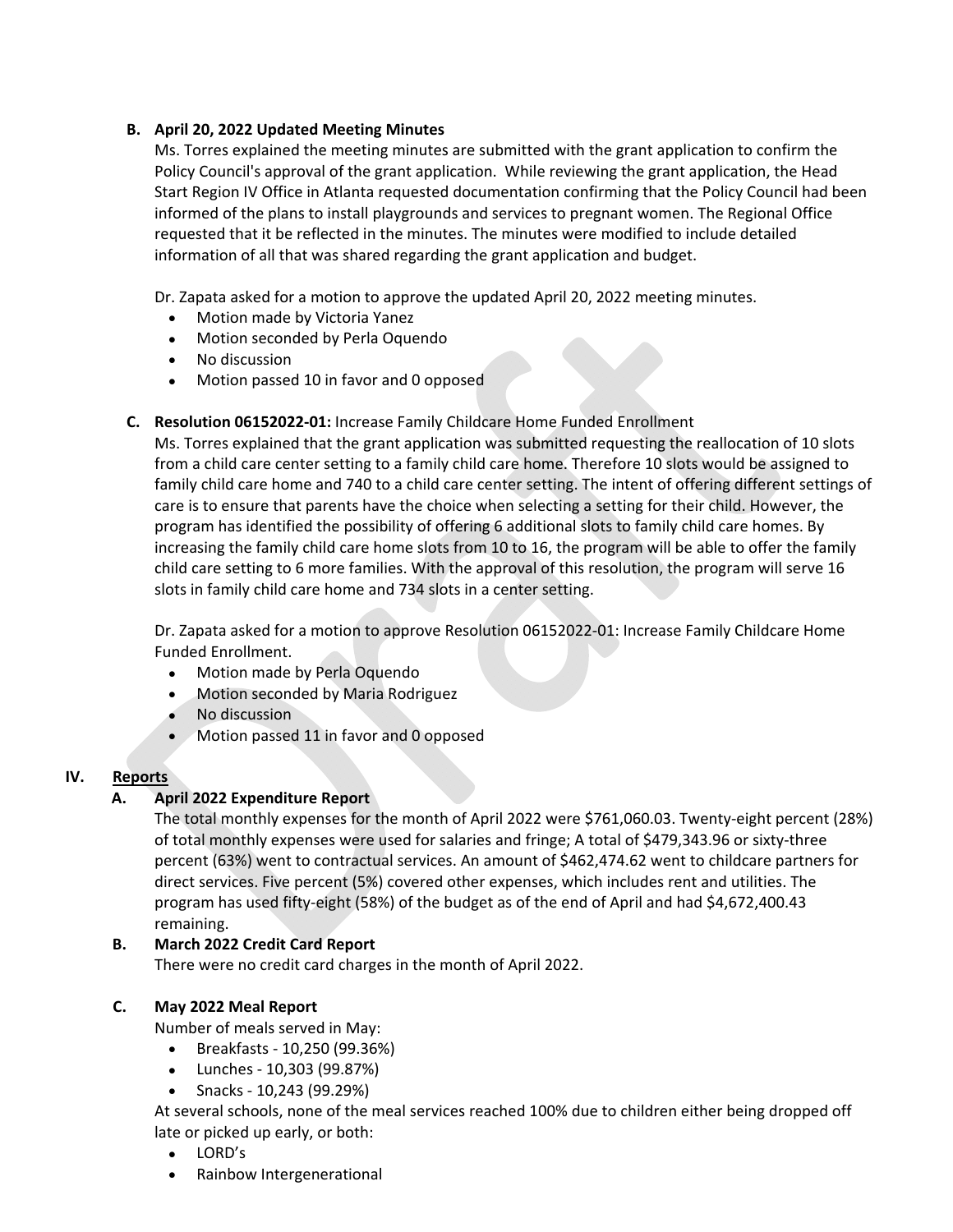• Step Above

# **D. May 2022 Enrollment Report**

During the month of May, there was a total of 604 allocated slots and 598 enrolled. The program had 6 vacancies. The vacancies were due to children who either moved, transitioned or transferred out of the program. None of the vacancies exceeded 30 days.

Currently, we have enrollment opportunities at:

- Miami Gardens Learning Center
- There will also be upcoming vacancies as the program moves forward with allocating the remaining slots and transitions.

### **E. May 2022 Attendance Report**

During the month of May, the program offered in‐person only services to children. The average monthly attendance was 83.43% which decreased from last month's 86.78%. The top reasons for absences in the month of May were from children being sick, family members being sick, or children going on vacation for the summer.

### **V. Board Meeting Updates**

The Early Learning Coalition of Miami‐Dade/Monroe Board met on June 6, 2022.

- Dolphin Montessori Children's House was selected as the Chairman's Partner Spotlight. The owner, Adela Barrios, shared information about her early learning center.
- The Board approved several resolutions. The resolutions included:
	- o Authorizing the President and CEO to approve the initial budget and approve the allocation and expenditure of funds in the amount of \$212,525,156.00 for fiscal year 2022‐2023.
	- o Authorizing the President and CEO to release a Request for Proposal (RFP) to select qualified proposers to facilitate and provide assessment services using the Classroom Assessment Scoring System® (CLASS) for Miami‐Dade and Monroe Counties.
	- o Authorizing the President and CEO to submit a supplemental application and receive the Early Head Start funds for the Cost‐of‐Living Adjustment and Quality Improvement for 2022‐2023 program year.
	- o Authorizing the President and CEO to release a Request for Proposal (RFP) to select qualified proposers to conduct assessments using the Teaching Pyramid Infant–Toddler Observation Scale (TPITOS™).
- The Finance Committee also presented several resolutions that were approved. The resolutions included:
	- o Approval of the Early Learning Coalition's Fourth Amendment to the Annual Budget for fiscal year 2021‐2022 which decreases School Readiness budget by \$1,799,325.
	- o Approval of the Evaluation Committee's award recommendation for a Public Awareness and Outreach Campaign Services and authorize the President and CEO to negotiate and execute a contract with the selected vendor, M Network, Inc.
	- $\circ$  Approval to implement the provider rate increase approved by the Florida Department of Education, Division of Early Learning (DEL) for Monroe County effective May 1, 2022.
- Program's Committee reported:
	- o The changes in Early Head Start eligibility criteria. The Office of Head Start sent a communication informing the programs that families participating in the Supplemental Nutrition Assistance Program, also known as SNAP, were categorically eligible for Early Head Start program.
	- o An update on the Early Head Start enrollment was shared. Ms. Torres and Mr. Caballero did a presentation on the program's efforts and progress to increase enrollment.
	- o An update on the Strategic Plan was provided. Members were informed that the priority initiatives are now tied to the agency's scorecard.
- Provider Services reported:
	- $\circ$  The agency's internship is in full swing with 78 applications in queue.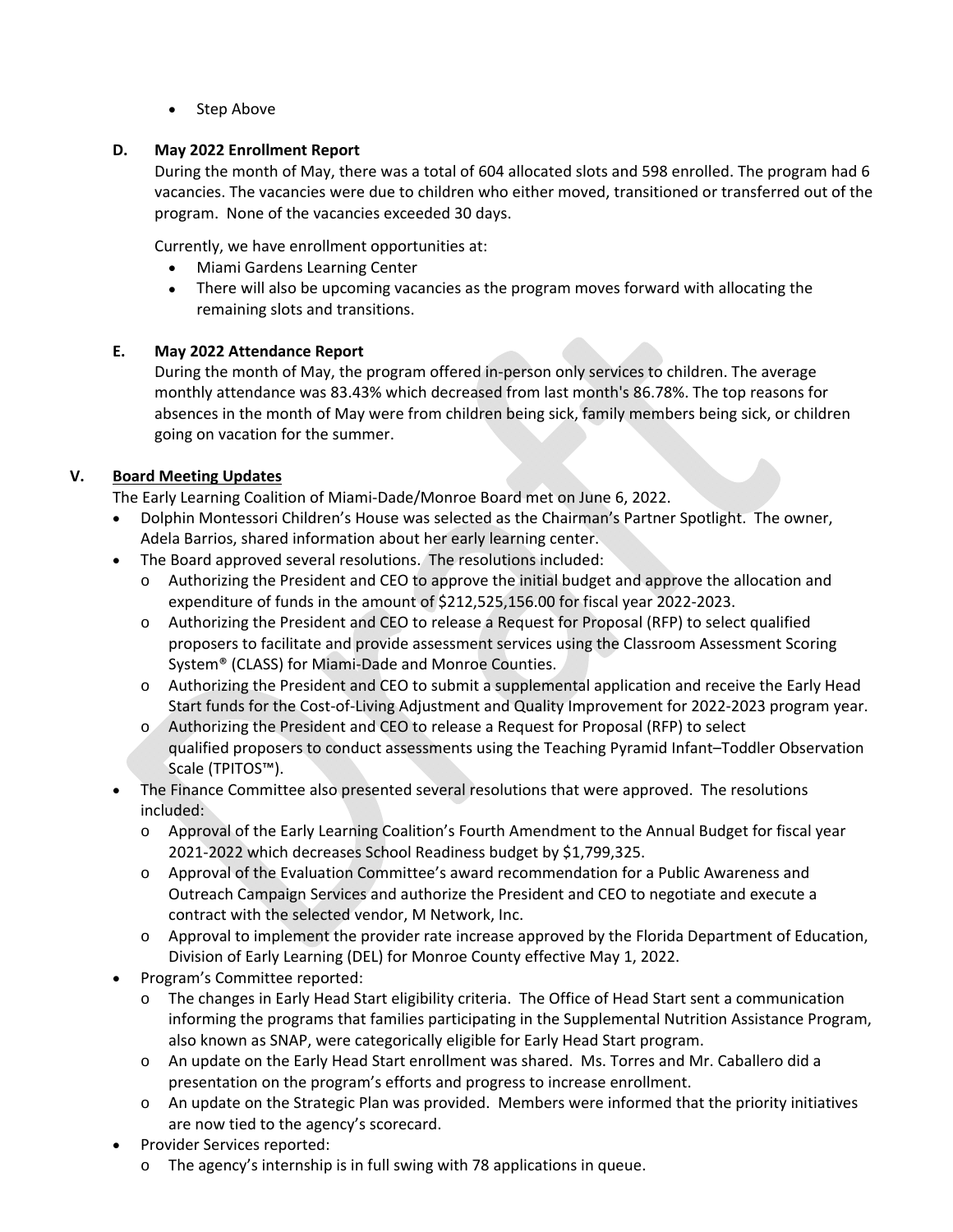- o An update was provided on the distribution of American Rescue Plan Act Grant funds to childcare partners.
- o The Early Education Partners Roundtable included discussions on family child care homes and programs.
- Early Head Start Policy Council Report included:
	- o The members' approval to:
		- submit the supplemental application for the Cost of Living Adjustment and Quality Improvement funds;
		- release a Request for Proposal for a qualified proposer to conduct a classroom assessment using the Teaching Pyramid Infant‐Toddler Observation Scale (TPITOS); and
		- implement the Early Head Start Parent Activity Funds with pre-approved activities.
	- $\circ$  Information was shared on the monthly expenditure, meal, enrollment and attendance reports; the two upcoming Cardiopulmonary Resuscitation (CPR) trainings; and all children who turn 3 years of age on or before August 1, 2022 would be required to transition out of the program.

# **VI. Updates/ Information**

- Ms. Torres shared that on June 1, 2022 the Office of Head had a webinar on the expectations for next year. Some of the highlights that affect our Early Head Start program were:
	- o Supplement Nutrition Assistance Program (SNAP) will be accepted as public assistance for eligibility in the Early Head Start program.
	- o Program are required to wear masks and staff are required to get vaccinated. States that have filed an injunction, which Florida has, are exempt from this requirement.
	- o The Office of Head Start will start tracking and monitoring attendance starting September 1, 2022. The initial focus will be on programs that are significantly under enrolled. These are program serving less than half of their funded enrollment. The Office of Head Start will be providing these programs with technical assistance as quickly as possible. Ultimately, the plan is to engage with all programs that are under enrolled but may have higher rates of enrollment over the course of next year.
- Ms. Torres shared that the program has been implementing a plan to attain full enrollment. There are two (2) contributing factors that have caused the program to be under enrolled. The first is a depleting waitlist. With COVID restrictions, the program's recruitment was limited. Particularly, in the three new zip codes that were acquired just before the COVID shutdown. The slow growing waitlist was further impacted when vacancies started to increase due to parents dropping from the program for fear of their children getting infected with COVID. Additionally, many of the partners struggled with having sufficient staff to cover the Early Head Start classrooms. Consequently, those programs did not renew their contract or reduced the number of children they were serving. To attain full enrollment the program is taking a 2‐prong approach, recruiting children and partners. Ms. Torres reviewed the efforts being made by the program for both recruitment efforts. Ms. Torres shared that the program had enrollment opportunities for 604 children as of June 1, 2022. However, the program had 3 vacancies in addition to the unfilled 146 slots that have not been assign to partners. With recent recruitment efforts, the program has increased the waitlist to 473 children. Of those children, the program has selected 163 children to replace the children who are aging out of the program effective July 31. However, it is best to note that some areas may have a high concentration of children on the waitlist but there may not be enough partners to serve those children; while other areas where there is more interest from partners may not have a healthy wait list. In terms of the child care partners, the program contacted 10 potential partners to see if they were still interested in being an Early Head Start program. One family child care home partner was selected and is in the contracting stage, six partners have shown an interest and were interviewed this past week, two partners showed interest but never scheduled the interview, and one partner declined to partner. The program continues to send email blasts to recruit more partners.